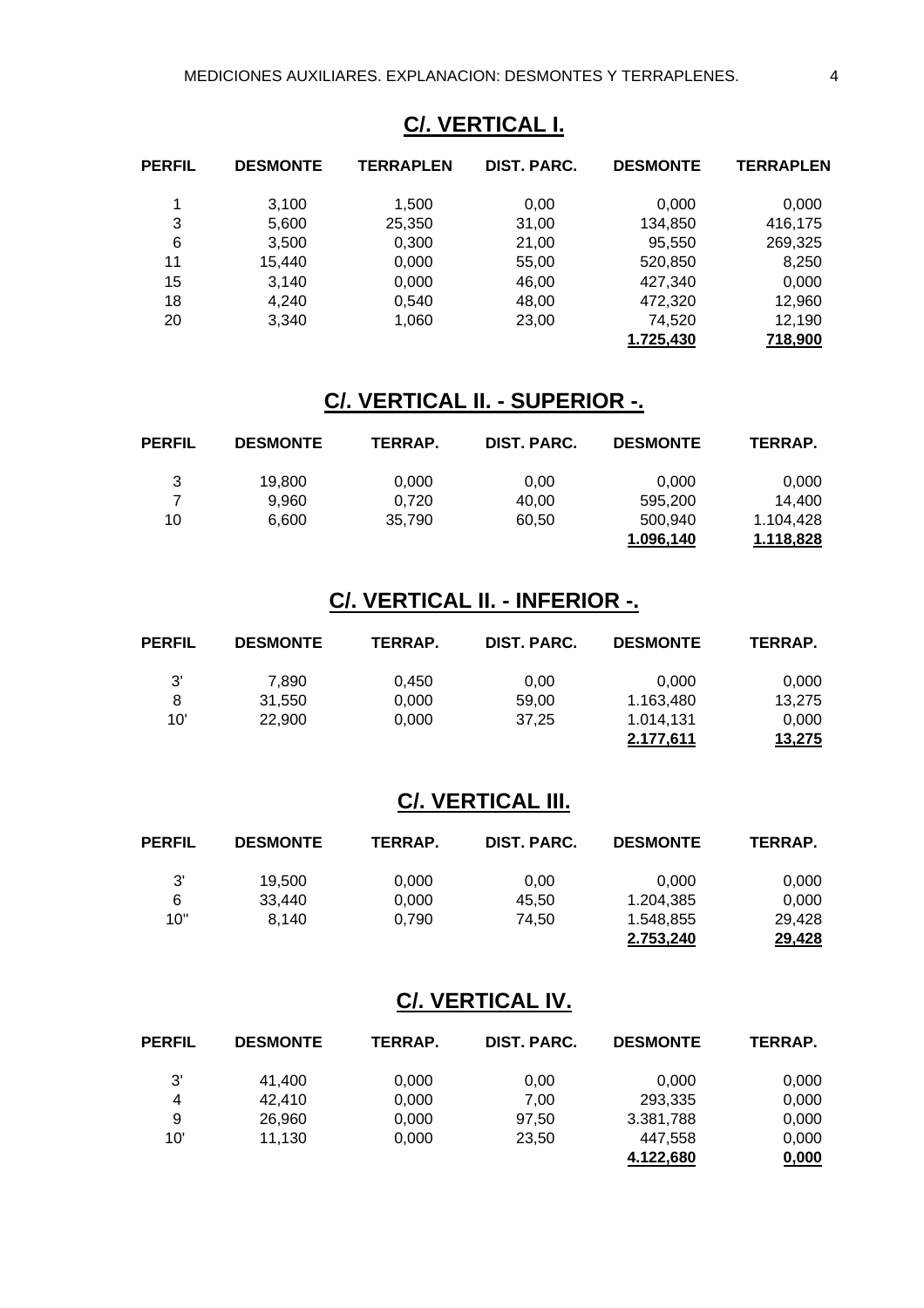## **C/. VERTICAL V.**

| PERFIL | <b>DESMONTE</b> | TERRAP. | DIST. PARC. | <b>DESMONTE</b> | TERRAP. |
|--------|-----------------|---------|-------------|-----------------|---------|
| 3'     | 60.470          | 0,000   | 0,00        | 0.000           | 0,000   |
| 5      | 46.980          | 0.000   | 44.50       | 2.390.763       | 0,000   |
| 8'     | 9.780           | 0.000   | 91.50       | 2.596,770       | 0,000   |
|        |                 |         |             | 4.987,533       | 0,000   |

# **C/. VERTICAL VI.**

| <b>PERFIL</b> | <b>DESMONTE</b> | TERRAP. | DIST. PARC. | <b>DESMONTE</b> | TERRAP. |
|---------------|-----------------|---------|-------------|-----------------|---------|
| 2             | 43,300          | 0,000   | 0.00        | 0,000           | 0,000   |
| 5             | 62.430          | 0,000   | 15.50       | 819,408         | 0,000   |
| 11            | 61,790          | 0,000   | 10,50       | 652,155         | 0,000   |
| 14            | 35,290          | 0,000   | 41,50       | 2.014,410       | 0,000   |
| 17'           | 11,870          | 0,000   | 83,00       | 1.957,140       | 0,000   |
|               |                 |         |             | 5.443,113       | 0,000   |

## **C/. VERTICAL VII.**

| <b>PERFIL</b> | <b>DESMONTE</b> | TERRAP. | <b>DIST. PARC.</b> | <b>DESMONTE</b> | TERRAP.   |
|---------------|-----------------|---------|--------------------|-----------------|-----------|
| 14            | 6,130           | 3.920   | 0,00               | 0,000           | 0.000     |
| 17            | 6,720           | 18,560  | 16,00              | 102,800         | 179,840   |
| 19            | 8,270           | 11,600  | 34,50              | 258,578         | 520,260   |
| 21            | 7,530           | 7,910   | 31,50              | 248,850         | 307,283   |
| 23            | 14,080          | 0,830   | 42,50              | 459.213         | 185,725   |
| 24            | 42,460          | 0,000   | 18,50              | 522,995         | 7.678     |
|               |                 |         |                    | 1.592.435       | 1.200,785 |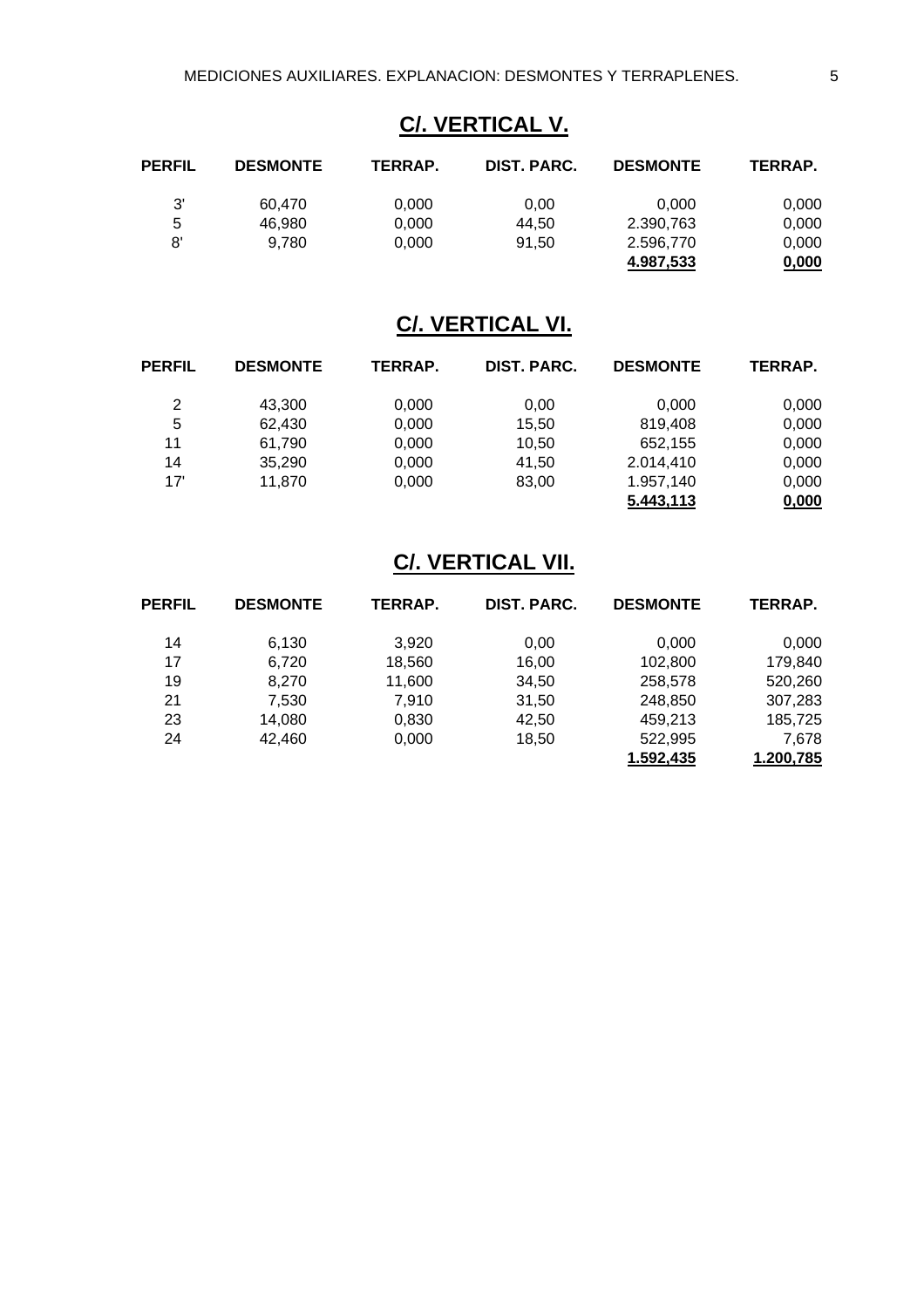### **C/. HORIZONTAL I**

| PERFIL | <b>DESMONTE</b> | TERRAP. | DIST. PARC. | <b>DESMONTE</b> | TERRAP.   |
|--------|-----------------|---------|-------------|-----------------|-----------|
| 10     | 6.600           | 35.790  | 0.00        | 0.000           | 0,000     |
| 13     | 5.400           | 18.220  | 23.00       | 138,000         | 621.115   |
| 18'    | 4.620           | 6.490   | 53.00       | 265,530         | 654.815   |
|        |                 |         |             | 403.530         | 1.275,930 |

## **C/. HORIZONTAL II.**

| <b>PERFIL</b> | <b>DESMONTE</b> | TERRAP. | <b>DIST. PARC.</b> | <b>DESMONTE</b> | TERRAP. |
|---------------|-----------------|---------|--------------------|-----------------|---------|
| $2^{\prime}$  | 25,080          | 0,000   | 0,00               | 0,000           | 0,000   |
| 7             | 19,740          | 0,000   | 89,00              | 1.994,490       | 0,000   |
| 16            | 6,930           | 1,350   | 145,00             | 1.933,575       | 97,875  |
| 21            | 8,660           | 0,450   | 78,00              | 608,010         | 70,200  |
| 25            | 18,600          | 0,000   | 77,50              | 1.056,325       | 17,438  |
| 27            | 17,130          | 0,000   | 30,50              | 544,883         | 0,000   |
| 32            | 16,120          | 0,000   | 44,00              | 763,840         | 0,000   |
| 40            | 8,100           | 0,600   | 47,50              | 599,213         | 14,250  |
|               |                 |         |                    | 7.500,335       | 199,763 |

### **C/. HORIZONTAL III.**

| <b>PERFIL</b> | <b>DESMONTE</b> | <b>TERRAP.</b> | DIST. PARC. | <b>DESMONTE</b> | TERRAP. |
|---------------|-----------------|----------------|-------------|-----------------|---------|
| 3'            | 43,770          | 0,000          | 0.00        | 0.000           | 0,000   |
| 6             | 31,760          | 0,000          | 42.50       | 1.605,013       | 0,000   |
| 10            | 29,500          | 0,000          | 43,00       | 1.317,090       | 0,000   |
| 14            | 6,130           | 3.720          | 25.00       | 445.375         | 46,500  |
|               |                 |                |             | 3.367,478       | 46,500  |

### **C/. HORIZONTAL IV.**

| <b>PERFIL</b> | <b>DESMONTE</b> | TERRAP. | DIST. PARC. | <b>DESMONTE</b> | TERRAP.   |
|---------------|-----------------|---------|-------------|-----------------|-----------|
| 3'            | 4,800           | 9,330   | 0,00        | 0,000           | 0,000     |
| 6             | 5,220           | 15,300  | 31,00       | 80,910          | 237,150   |
| 9             | 5,260           | 5,230   | 38,50       | 201,740         | 395,203   |
| 12            | 26,300          | 0,000   | 46,50       | 733,770         | 121,598   |
| 20            | 40,530          | 0,000   | 88,00       | 2.940,520       | 0.000     |
| 26'           | 67,900          | 0,000   | 89,50       | 3.253,325       | 417,518   |
|               |                 |         |             | 7.210,265       | 1.171.468 |